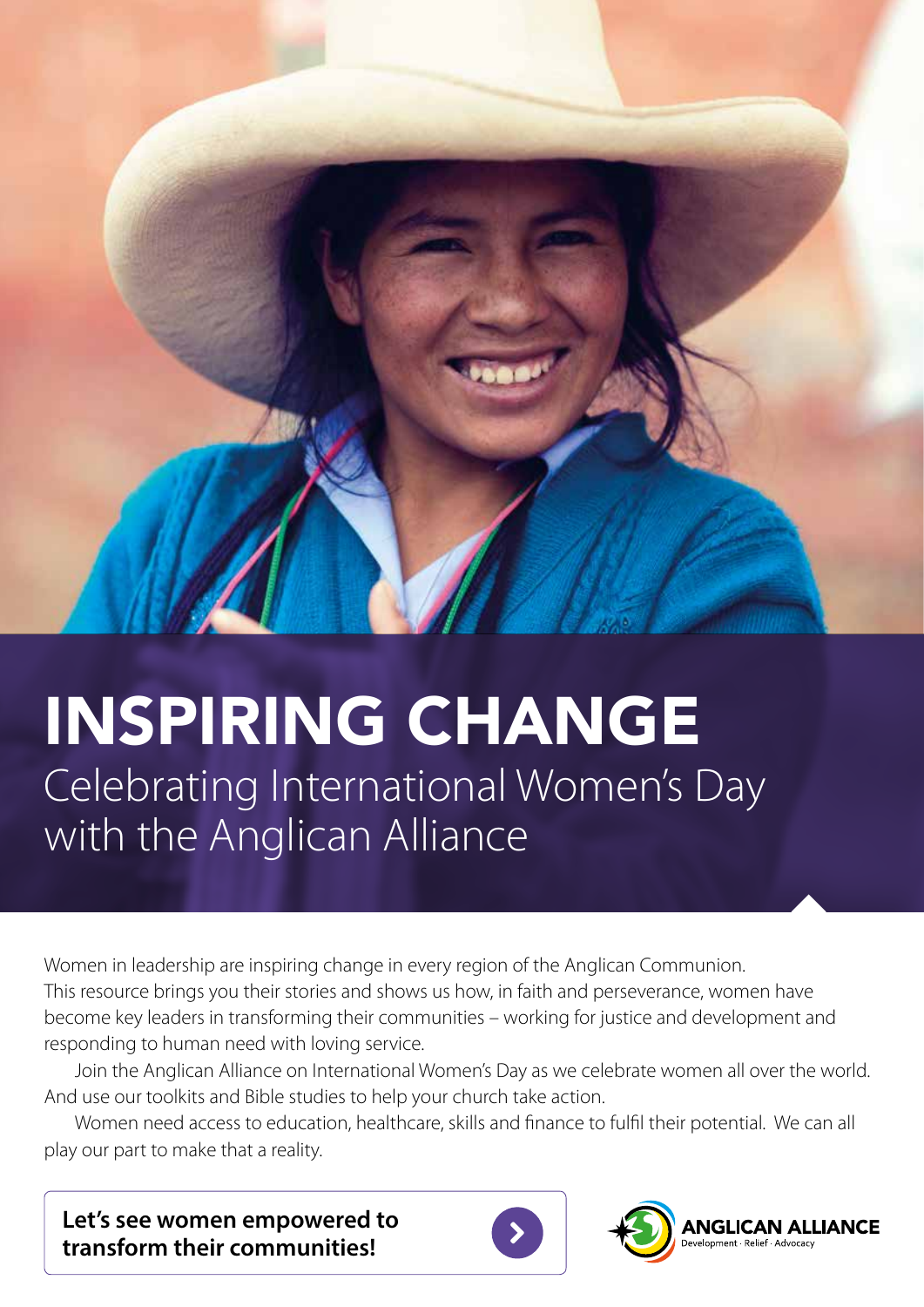## WOMEN'S VOICES

Here are some inspiring words from women around the Anglican Communion, who help to transform their communities and encourage others.

I am a teacher in Honiara and I supervise the Home Economics department. I find it very challenging but very rewarding when there is a positive change in learning behaviour. It is encouraging to see pupils with enthusiasm to learn in the class and how they build their skills for a better quality of life and for future citizens. Being a leader in the school community is a challenge as parents, school administration and school authorities have expectations that must be fulfilled.

Whilst I am a full time teacher I am also studying leadership and educational management. This has inspired me to broaden my skills and is helping me to learn more about being an instrument of change. To work and study at the same time is a challenge but it has tested my skills in time management and my ability to fulfil my duties as a teacher, as a mother and as a student. This has encouraged me and gives me the confidence to achieve my goals and to continue serving the community.

I am currently taking on a new learning experience in professional development under the Commonwealth scholarship scheme, with the Anglican Alliance. This will enhance my ability to demonstrate and apply knowledge and skills in the school management setting and to address some of the issues encountered in the classroom.

Our role to reach out is not that easy, as women have certain boundaries and areas to consider, especially if you are working and being the mother at the same time. However, we have to move forward in decision-making and make positive contributions at the local level and wherever possible, such as in your village community, your family, your church and your nation."

#### **— Elizabeth Marahora, Solomon Islands**



**Two volunteer home-based care workers in Zambia with their client, who has now recovered her health and plans to join the group.**

"In the last four years I have worked with SADD (Anglican Service for Diaconia and Development) on the issues of human rights. We have called the church to reflect on the theme and reality of gender-based violence, especially domestic violence against women.

In order to facilitate the debate with local congregations SADD produced a resource to build capacity in local communities and equip them to change the structural context of violence against women. Last year SADD presented the first version of the booklet to the

Church in Brazil. This material was launched in all dioceses and missionary districts and they are now working together to keep the theme alive.

This year we are launching a second booklet to allow the work to continue, going deeper into some themes and talking more about the relation between gender-based violence and HIV/AIDS."

#### **— Sandra Andrade, Brazil**

"When I was a young girl, life was difficult because my parents were not very well to do and were not educated. Sometimes we couldn't afford to go to school and had to work instead.

Now I live in the Diocese of Zonkwa with my husband, who is the bishop. I am determined to be an influence among vulnerable women and girls, and bring about change.

We have held seminars and retreats for women at least once a month. As time went on more and more women began to attend - some even crossed rivers and walked for miles so they would not be left out.

During our conferences women and girls are trained on how to make items such as cleaning products, disinfectants and cake baking. Now those skills can sustain them. As a result of this teaching, the women now own their programmes; they do their own research; they bring attention to issues that concern their well-being. Many of them now seek training to improve their economic livelihoods.

We still have a long way to go, but we will be steady and surely we will get there. We live by Philippians 4:13 which says, "I can do all things through Christ who gives me strength."

Women are stakeholders in changing their community. She should believe in change, accept change, practise change, preach change and influence change. She should actively participate in decision-making, both in the Church, in the community and in politics. We need to look up to God, ask Him and trust Him for change."

#### **— Rhoda Kwashi, Nigeria**

"I am the chairperson of our Home Based Care group. As church members we have given ourselves to help our neighbours who are sick. We visit them every week. I feel very happy when I think of the people we have helped. Before we started, there used to be a lot of deaths in our community. Now none of our clients are even bedridden – as they are regaining their health. We have helped people to get medication and we bring food supplements from the church. We also help women with empowerment: small funds to set up a business.

Through our training we have learnt a lot about health and diseases. We teach our clients and their families. Sometimes people affected by HIV or TB are deserted by their families, so we encourage the families to come close again. We feel we have achieved a lot. I am inspired that the people we support are recovering. It feels a noble thing to look after sick people in our community and we have earned respect from others."

#### **— Bwalya, Zambia**

"I see it as a huge privilege and a gift to be able to do something alongside Archbishop Justin. It also comes with a responsibility: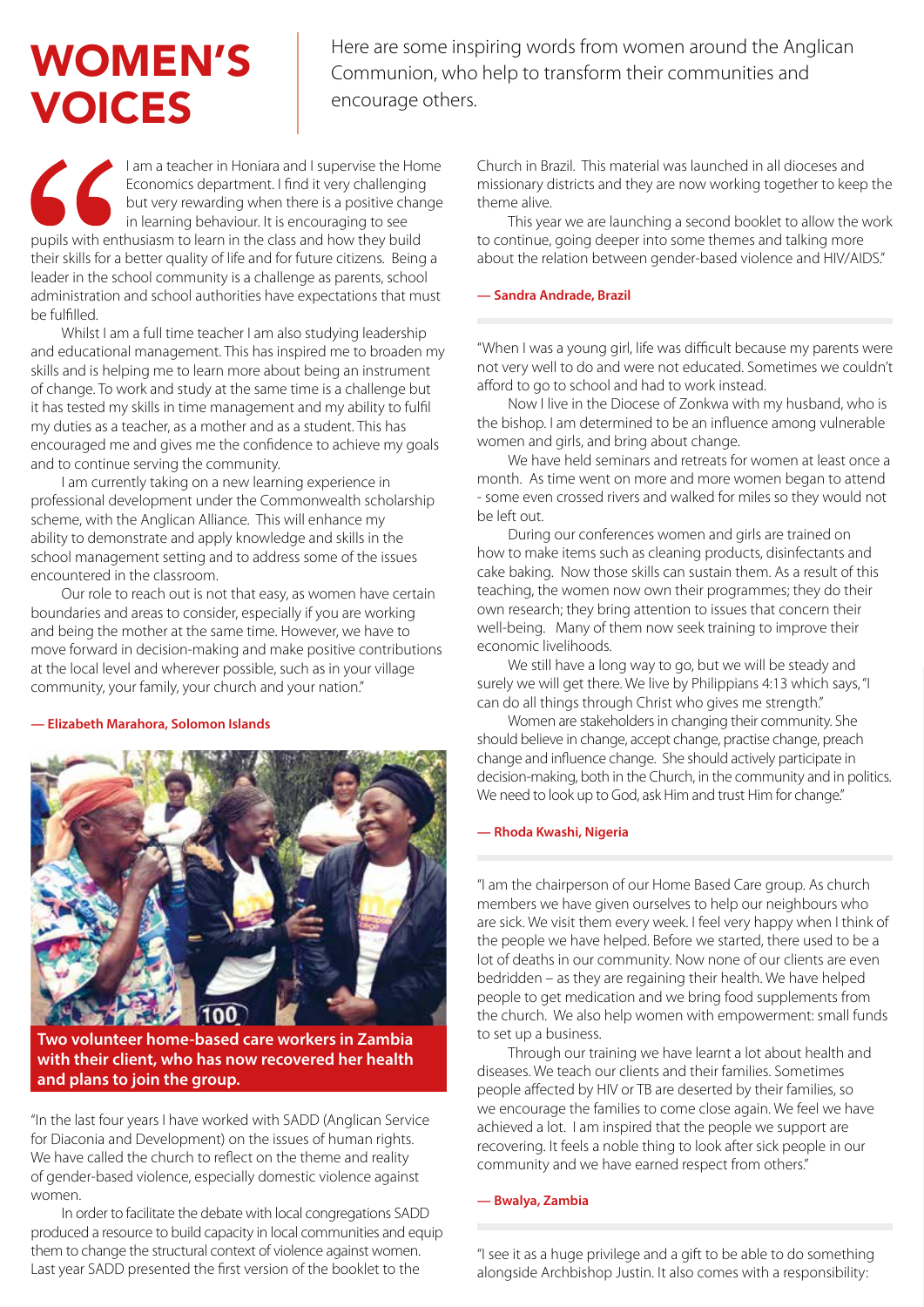you see what is going on and you look to see what God might be saying to you, and how you might respond.

I recently met an Archbishop's spouse who said that she 'grows children and plants'. Her ministry involves placing children with foster families. After the war in her country, she was involved in helping children to trace their families. She realised how many children there were who did not have families. It was then that the seed was sown. She found a job that would give her training. Now she has established a centre for working with families and fostering children. I was very inspired to see this work coming out of a place of prayer.

I met so many other women on our trip who talked about having "a number of children 'plus'…" The 'plus' were the orphans from family and friends who have been welcomed into their families with open arms."

#### **— Caroline Welby, England**

"Christian morals, Church vision and mission, and the social need to live with dignity and aspiration, inspires me to work in church ministries to bring a positive change in society.

At the Church of Bangladesh, five ministries focus on women's empowerment at community level. More than 3,000 women are actively involved in different activities for the improvement of their families and societies based on the Christian faith.

Women have huge potential. And the voices of women are beginning to rise against injustice—they are now more aware about their rights, and what to do if there is violence against women or inequality in access to services and resources.

The key role that women play in society is very prominent in the Church of Bangladesh, and women continue to transform the community so that they can live better, with dignity and aspiration."

**— Janet Sarker, Bangladesh**

### NANCY'S STORY

### **Being Salt and Light**

Nancy lives in the hills in central Kenya. A few years ago Nancy's church started a programme called 'Umoja', which means 'together'. In church they reflected on the Bible – what it means to be salt and light in your community. They also looked at the story of Jesus feeding the five thousand. They realised that Jesus asked the community to look to their own resources first – the loaves and the fish.

### **Identifying assets and needs**

The church and local community then began to analyse what resources they had amongst themselves and how they could use these to transform their lives. The facilitator also shared some new skills for farming.

### **Trying out new skills**

Nancy was inspired by the 'Umoja' process. She learnt how to raise fish and made her own small fish pond. Now she has made two large fish ponds and has a business selling fish. She helps her neighbours by giving them baby fish to start their own ponds. Nancy has also learnt other skills. She now turns the waste from her three cows into bio-gas, which is healthier than burning wood for cooking fuel.

### **Working with others**

Nancy feels very blessed – her family is now safe and has enough to eat. Nancy decided to start a small school to help the youngest children in their community. She has also joined others to advocate with the local government to set up a market place on the road near their village so they can sell their produce. In church, people give thanks – they are sharing 'good news' with others.

### BIBLE STUDY

The story of Tabitha (Dorcas) in Acts 9 tells of an inspiring woman who devoted herself to the needs of others. Through her faithfulness, Tabitha is a channel for the transforming love of God in her community.

#### ■ Read Acts 9:36-42

Now in Joppa there was a disciple whose name was Tabitha, which in Greek is Dorcas. She was devoted to good works and acts of charity. At that time she became ill and died.

When they had washed her, they laid her in a room upstairs. Since Lydda was near Joppa, the disciples, who heard that Peter was there, sent two men to him with the request, "Please come to us without delay."

So Peter got up and went with them; and when he arrived, they took him to the room upstairs. All the widows stood beside him, weeping and showing tunics and other clothes that Dorcas had made while she was with them.

Peter put all of them outside, and then he knelt down and prayed. He turned to the body and said, "Tabitha, get up." Then she opened her eyes, and seeing Peter, she sat up. He gave her his hand and helped her up. Then calling the saints and widows, he showed her to be alive.

This became known throughout Joppa, and many believed in the Lord.

### **DISCUSSION**

- How did Tabitha respond to the needs in her community?
- What effect did her witness and miraculous recovery have on others?
- How can women and men today follow Tabitha's example?
- What is the message of the story for us today?

### **Understanding our context**

Identify women in your community and country who inspire change – some may be recognised leaders; some may quietly go about helping others.

Jesus asked us to be salt and light:

- How are these women salt and light in their communities?
- How can we be salt and light?
- What do women need to become empowered as leaders?